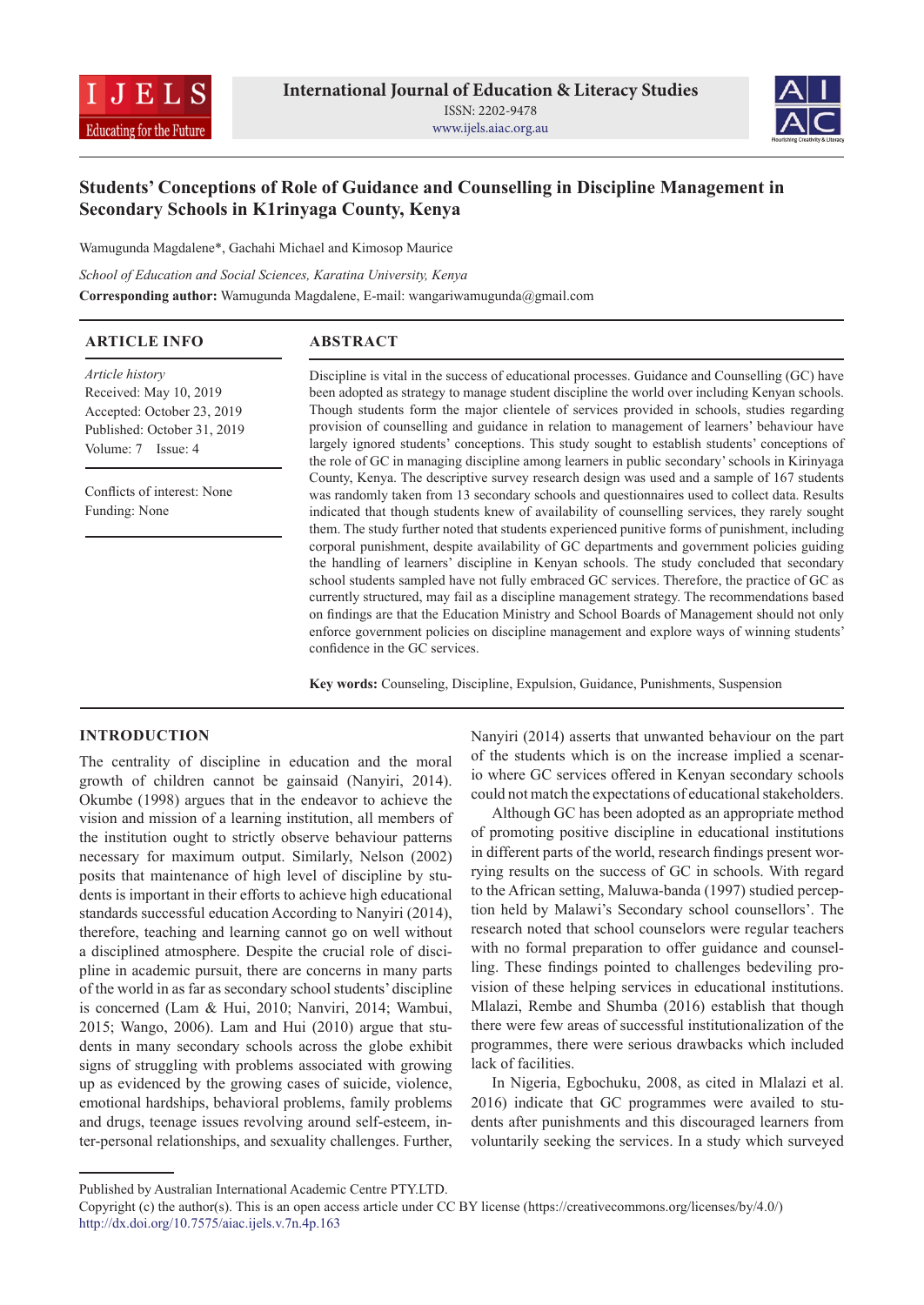execution of counselling and guidance in Chinhoyi Urban schools, Gudyanga, Wadesango, Manzira, and Gudyanga (2015) noted that only a single school in the study area sampled had a functional GC programme. Further, Khansa (2015) (as cited in Mlalazi et al. (2016), reported that in Lebanon, counsellors were poorly equipped to provide GC services in their schools. Similarly, Kok Low and Lee (2012) noted that there were misconceptions on the GC services in secondary schools amongst different educational players,

In the Kenyan context, the contribution GC services in maintenance and control of students' discipline has been underscored by many government circulars on the subject (Wambui, 2015), In spite of the policy support accorded to GC, findings paint a gloomy picture on the success of guiding and counseling of student. Wango's (2006) study on effects of policy and practice of GC in secondary schools in Kenya, established that despite the insistence on this approach, the setting up of GC services to learners was fragmented in scope, highly variable and largely dependent on individual schools. Wango (2006) research presented a scenario where the quality of GC services offered in Kenyan secondary schools failed to meet the expectations of educational stakeholders. These findings concurred with Wambui (2015) who emphasized on importance of having GC services educational institutions in Kenya. Wambui further observed that teacher counselors were few and thus overwhelmed by the high number of secondary' school students. Consequently, these counselors ended up being ineffective in their GC duties. The views held by Wambui (2015) and Wango (2006) were supported by Ajowi and Simatwa (2010) who noted that GC services were rarely used in the promotion of discipline among learners' in the study region. Further, Ajowi and Simatwa established that corporal punishment was commonly used to solve cases of discipline. These practices contradicted the Ministry of Education guidelines on discipline management among secondary school learners. Interestingly, it was later confirmed by Simatwa (2012) that students disregarded GC as an option for improving positive behaviour in the schools. In Simatwa's study, 50% of the sampled respondents indicated that GC was for individuals who lacked the capacity to solve their own problems and those who exhibited signs of behavioral and emotional problems.

The challenges bedeviling the use of GC in schools in Kenya are endless; majority of teacher counsellors lacked the requisite competencies and training in handling school discipline issues (Kamore & Tiego, (2015). According to Ngumi (2003), even teachers who were said to be trained in guidance and counselling were found to have covered insufficient number of courses. They were thus not fully prepared for guiding and counselling students in a manner that could satisfy educational stakeholders and promote positive discipline among students. In addition to these challenges, Wango (2006) notes that though teachers are ideally placed to provide information and offer help, the priorities in school might be different. Lam and Hui (2010) study confirmed these observations and added that teacher counsellors have to overcome obstacles arising from varied students' needs.

It has been observed that despite the emphasis given to GC in supervision of discipline among learners, in Kenyan secondary schools, the success of this approach has not yet satisfied educational stakeholders. Students' discipline in many parts of this country continues to be an issue of concern. Studies on guidance and counselling have largely concentrated on teachers and school administrators. Thus, students' conceptions of guidance and counselling have not been completely investigated.

Despite the Ministry of Education adopting guidance and counselling as a strategy to promote positive discipline, Kenya's education system has witnessed a worrying upsurge of indiscipline among students. Incidences of bullying, arson, unrest, destruction of property, truancy, drug and substance abuse, among others, have been increasing tremendously among secondary school students in different parts of Kenya. Educational stakeholders are getting worried about students' aggression directed towards their own teachers. The disturbing question has been: what is ailing learners' discipline in educational institutions in Kenya?

Available literature confirms gaps in the effective use of GC as an approach to maintenance of student discipline in educational institutions. Further, studies on GC with regard to discipline management have not been exhaustive and have largely ignored students' conceptions. Students experience myriad discipline issues and they are the major clients of GC services in secondary school. This study, therefore, sought to explore students' conceptions on how this approach has been used in promoting student discipline in secondary schools in Kirinyaga County, Kenya. Conceptions in this context relate to how students think about or perceive the nature and purpose of guidance and counselling.

#### **Objective**

This study set out to establish students' conceptions on the role on GC in discipline management in secondary schools in Kirinyaga County, Kenya,

#### **Theoretical Framework**

This research was informed by the Bandura (1982) Self-efficacy theory. This theory postulates that an individual's belief in their intrinsic capacity to accomplish objectives and adapt to difficulties. According to Bandura, individuals with high levels of self-efficacy have a lot of determination to successfully accomplish a task whereas people with low levels of self-efficacy are more likely to give up when confronted by challenges, thus leading to failure. Students in secondary schools from all over the world face myriad challenges which may impede the achievement of their academic goals. Success of guidance and counselling as a strategy to address students' challenges and indiscipline issues seems unguaranteed (Ajowi & Simatwa (2010): Lui & Hui (2010); Simatwa (2012): Wambui (2015); Wango (2006). Although Lam and Hui (2010) stressed the importance of teachers buy-in and participation in the success of GC programmes, learners' readiness to seek services is indispensable in the success of the programme in promoting positive behaviour among students in secondary school. Students' participation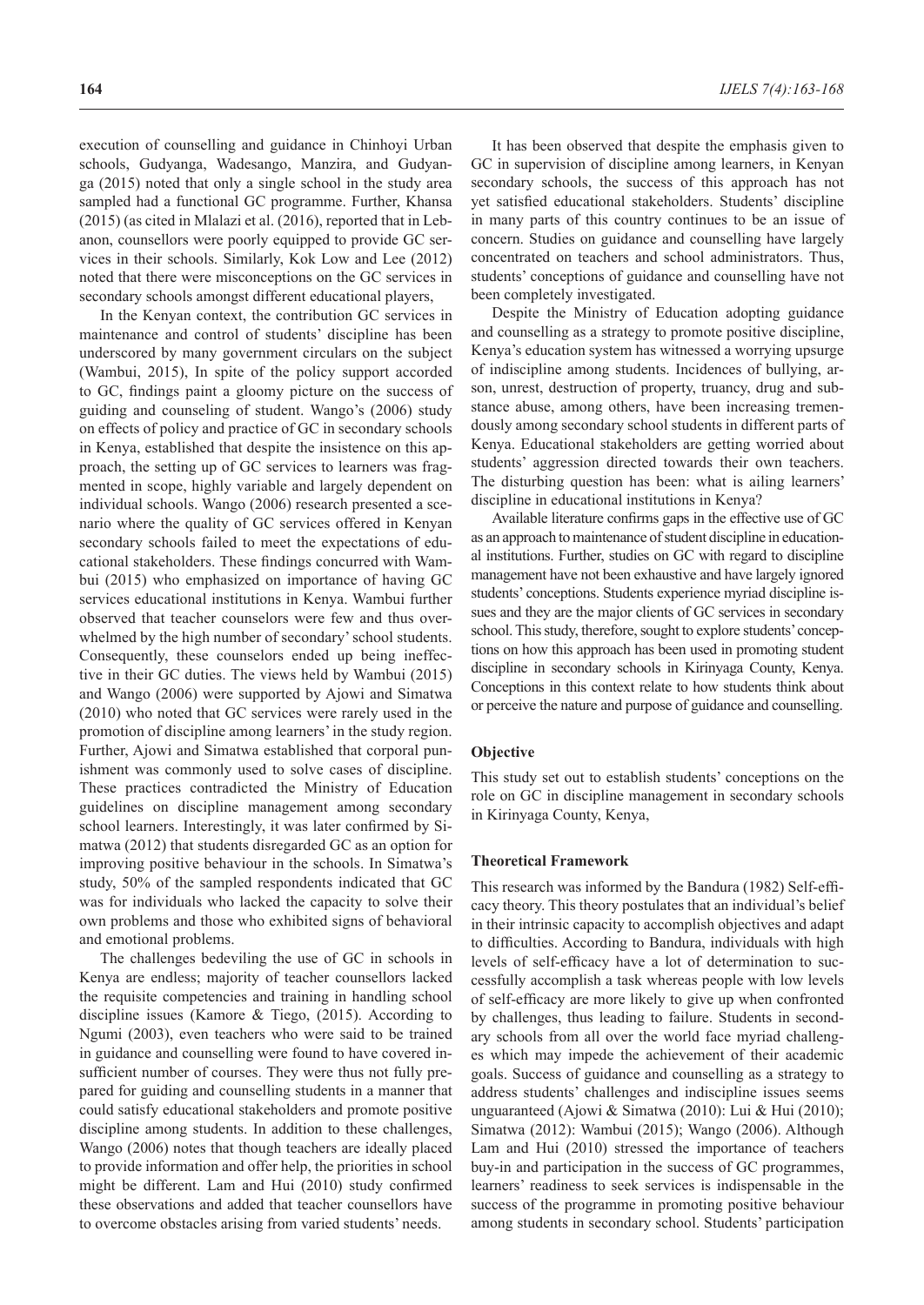in guidance and counselling activities may largely depend on their beliefs and conceptions of the GC services available in schools.

## **METHODOLOGY**

The design of this study was essentially a descriptive survey research. Descriptive designs are suitable for this investigation which sought to establish conceptions held by secondary school students on GC as a mechanism for discipline management. The research involved a sample of 167 students randomly selected from 13 secondary schools in Kirinyaga County, Kenya. The sample comprised 38% male and 62% female drawn from forms one to four. Most of these students (85%) were in Forms two, three and four. Majority of them (71%) were in the age bracket of 15 and 18 years. With this background the researcher assumed that the responses obtained gave an accurate reflection of the GC practice in the region and that their responses represented their conceptions on this approach as used in discipline management in the schools.

Validated questionnaires were used in the data collection exercise. Items in these instruments were framed in a simple and straight-forward language due to the fact that the study targeted secondary school students with varying academic backgrounds. The instruments had both open-ended and close-ended items specifically designed to collect data on learners' conceptions of GC in relation to management of discipline in the secondary schools.

Data was collected through students' questionnaires. This instrument had 2 items that sought students' views on the availability of GC departments in their schools. There were another 2 items that required students to indicate the effectiveness of GC services in their schools. There were three items that sought students' views on forms of punishment meted on students who broke school rules. Before proceeding to the sampled schools to collect data, the instrument was subjected to a panel of experts' scrutiny to ensure content validity. A pilot study was also conducted in ten schools in Nyeri County. To test the reliability of the instruments, Cronbach's Alpha was used and a reliability measure of 0.7 was obtained indicating that the tool was reliable. Analysis of qualitative data involved organizing the responses into themes as per the objective of the study. This facilitated the analysis of the trends by use of descriptive statistics aided by the Statistical Package for Social Sciences (SPSS). Means, frequencies and percentages showed the trends.

## **RESULTS AND DISCUSSIONS**

To achieve the research objective, information was sought from students in respect of their conceptions of GC services offered in schools, punishments administered to instill discipline among students and other discipline procedures used in the school. Students' responses were analyzed along the study themes giving results of the conceptions held by students with regard to GC and management of discipline.

#### **Availability and Effectiveness of GC Services in the Schools**

Students were requested to indicate whether GC departments were present in their schools. GC departments are anticipated to provide values to learners. This item was meant to assess whether students were aware of the existence of GC services in schools. Table 1 presents the findings.

Table 1 shows that majority of the learners (98%) indicated that GC departments were present in their schools. Only *2%* failed to give information on existence of guidance and counselling departments in schools. These findings showed that most of the targeted institutions had the departments and most of the students had information about the existence of GC services. These findings concur with Simatwa's (2012) study which established that public secondary schools in Kenya had GC services. The presence of GC departments in schools could be attributed to the Ministry of Education policy that required all schools to establish these departments. The challenge was whether or not the departments were performing their roles effectively as expected.

The success of GC programmes, largely depends on learners volunteering to seek the services. Consequently, an item to probe whether students sought GC services was incorporated in the data collection instrument. Responses to this item are summarized in Table 2.

Results in Table 2 indicate that more than half of the students (55%) indicated that they did not seek any services from the guidance and counselling department. Only 45% of students indicated that they sought the services. These results imply that though students had awareness pertaining to the availability of GC services, more than half of the sampled students did not seek those services. Thus, despite availability of these critical services, majority of the students are not benefiting from them. These observations agreed with the findings of Wango (2006) who noted that though teachers are ideally placed to offer help as specialized counsellors, they do not often have the rapport with the pupils and students leading to students failing to seek their help. The findings further agree with Simatwa' s (2012) study which established that students in the sampled schools disregarded GC services thus, hampering the implementation of the government policy. In Simatwa's study, 50% of the prefects said

**Table 1.** Presence of guidance and counseling

| departments |
|-------------|
|-------------|

| <b>Frequency</b> | Percentage |  |
|------------------|------------|--|
| 160              | 98         |  |
|                  |            |  |
| 167              | 100        |  |
|                  |            |  |

|  |  |  | Table 2. Visits to department for service |  |  |
|--|--|--|-------------------------------------------|--|--|
|--|--|--|-------------------------------------------|--|--|

| <b>Visits by students</b> | Frequency | Percentage |
|---------------------------|-----------|------------|
| Yes                       | 72        | 45         |
| No                        | 88        | 55         |
| Total                     | 160       | 100        |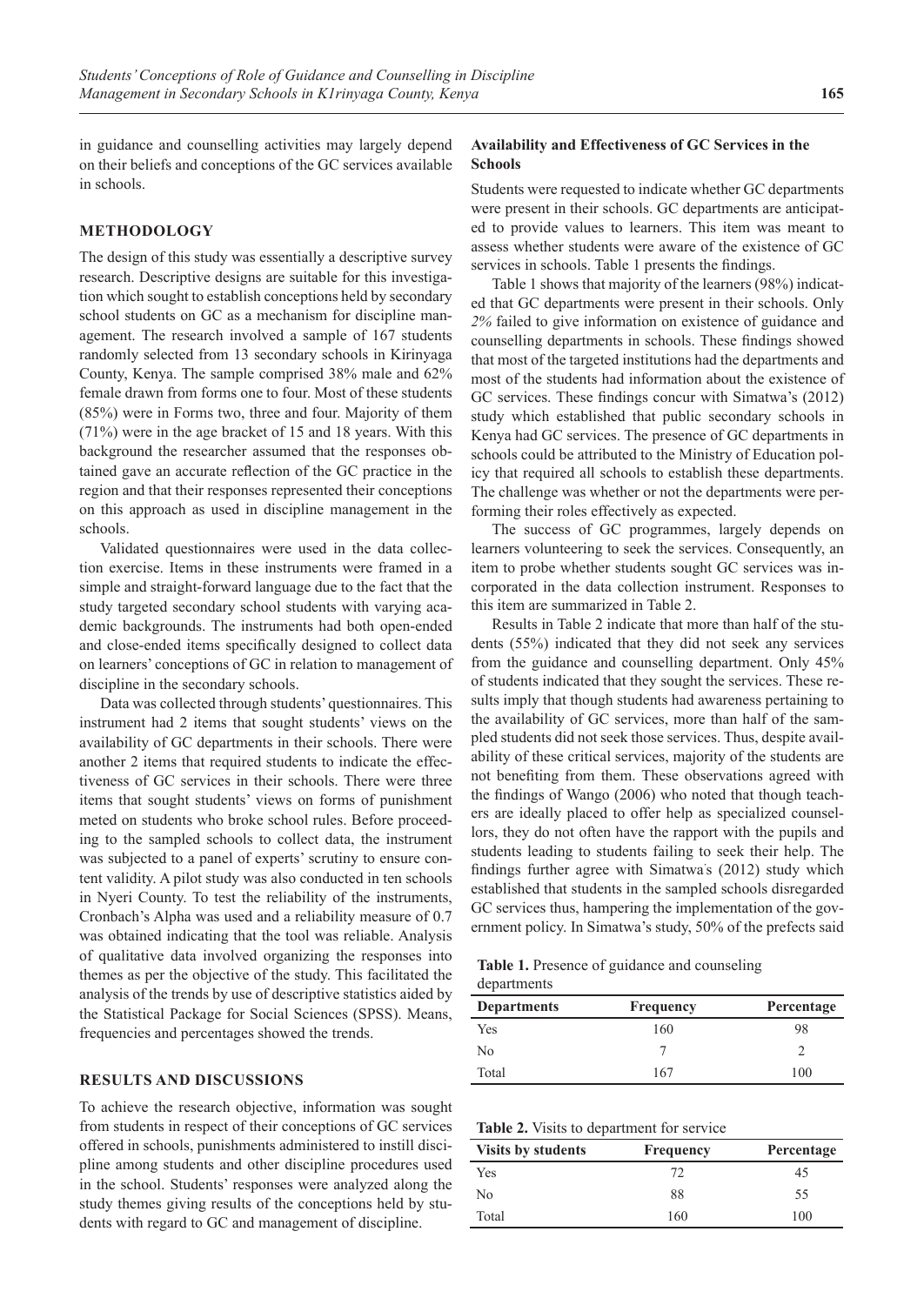that guidance and counselling was for those students who could not solve their own problems and those who showed behavioral and emotional difficulties. These notions would hinder students voluntarily seeking guidance and counselling services to avoid stigmatization. Consequently, students may continue suffering with unresolved issues which may later escalate to serious discipline matters.

The results obtained in this study further concurred with the findings of the *Presidential Committee on Students' Unrest and Indiscipline in Kenyan Secondary Schools* (Republic of Kenya, 2001). This committee asserted that the GC policy had not been fully implemented in most schools portending failure in the adoption of this approach as a tool for management of students' discipline. The results obtained in this study bolster Wango's (2006) assertion that in most Kenyan secondary schools, the running of GC services was somewhat fragmented and highly variable. The same findings were recorded by Maluwa-banda (1997) and Mlalazi et al. (2016) who alluded to drawbacks that hindered effective execution of GC programmes in their study regions.

If GC is to succeed, school administrators and teacher counselors should explore ways of encouraging learners to willingly seek GC services. This can happen if teacher counselors reconsider the approaches used in the implementation of this programme. Lam and Hui (2010) discussed approaches that may be applied in availing guidance and counselling services in schools. Though the most preferred and highly effective approach is the individualized form of counselling, Lam and Hui (2010) and Auni (2010 as cited in Mlalazi et al., 2016) recommended the whole-school approach as opposed to individualized counselling. These authors argue that the whole-school approach may avail GC services to a big number of students at any one sitting. Thus, schools can adopt the whole- school approach as a starting point to win students' confidence in guidance and counselling services. Students may later personally seek the services from the departments. However, the danger in this approach is that its effectiveness may not be guaranteed. On the other hand, Auni (2010, as cited in Mlalazi et al., 2016) supported the peer- counselling approach in which students seek help from fellow learners as an endeavour to bring counselling services closer to the students.

#### **Punishment of Students**

Information relating to students' conceptions on forms of punishment in the schools was sought. An item designed to establish students' conceptions of the use of physical punishment in their schools was included in the data collection instrument. Table 3 summarizes the results.

| <b>Table 3.</b> Prevalence of corporal punishment in schools |
|--------------------------------------------------------------|
|--------------------------------------------------------------|

| Have you ever been<br>caned in school? | Frequency    | Percentage    |
|----------------------------------------|--------------|---------------|
| Yes                                    | 140          | 98            |
| No                                     | 3            | $\mathcal{L}$ |
| I don't know                           | $\mathbf{0}$ |               |
| Total                                  | 143          | 100           |

Analysis of the prevalence of corporal punishment showed that 98% of students had been caned in the school and only *2%* had not. These findings indicated high prevalence of corporal punishment in total disregard of the various Ministry of Education policies banning corporal punishment in Kenyan schools. The high prevalence of caning established in this study support Simatwa and Ajowi's (2010) findings that caning was commonly used to solve discipline cases in the schools sampled for their study. These findings are worrying considering the presence of GC departments in schools (Simatwa, 2012).

Students were further asked to indicate other forms of punishment experienced in their schools. Students indicated that other forms of punishments included students being sent out of class, kneeling down, doing manual work, being suspended and expelled from school as shown in Table 4 below:

Analysis of these forms of punishments showed that 12% of students indicated that they were at one time excluded from class, 11% made to kneel down, eight percent suspended. 18% given manual work and four percent were given other punishments. It was established that in all these forms of punishments, students missed learning time. This was confirmed by the fact that 53% of the students indicated that all forms of punishment meted on students resulted in loss of learning time. This study noted that punishments administered to students in the study region were not only punitive but made students miss classes and this has dire implications on students' academic performance and character formation.

The above results agree with the findings of studies done by Muthoga (as cited in Nanyiri, 2014). Muthoga asserted that some forms of punishments in schools ended up contradicting efforts towards improvement of academic performance. Muthoga noted that in some cases, students feared going to school. Further, Wango (2006) noted that school administrators sometimes deal with indiscipline cases punitively rather than referring the cases to teacher counsellors. It is worrying that school administrators and teachers continue using out-dated forms of punishments when GC services are available right inside their schools. Perhaps this is the reason why students fail to seek GC services. Students' failure to seek such services could be complicated by instances where students are referred for guidance and counselling after punishments as noted by Mlalazi et al. (2016). According to these authors, in such situations, only very few learners would seek GC services from their teachers in schools.

The research also sought information on the prevalence of suspensions and expulsions as forms of punishments in the

**Table 4.** Action taken for students' minor offences

| Action taken against minor<br>offenders | <b>Frequency</b> | Percentage |  |  |
|-----------------------------------------|------------------|------------|--|--|
| Exclusion from class                    | 20               | 12         |  |  |
| Kneeling down                           | 18               | 11         |  |  |
| Caned                                   | 78               | 47         |  |  |
| Suspended                               | 13               | 8          |  |  |
| Do manual work                          | 30               | 18         |  |  |
| Others                                  | 7                | 4          |  |  |
| Total                                   | 167              | 100        |  |  |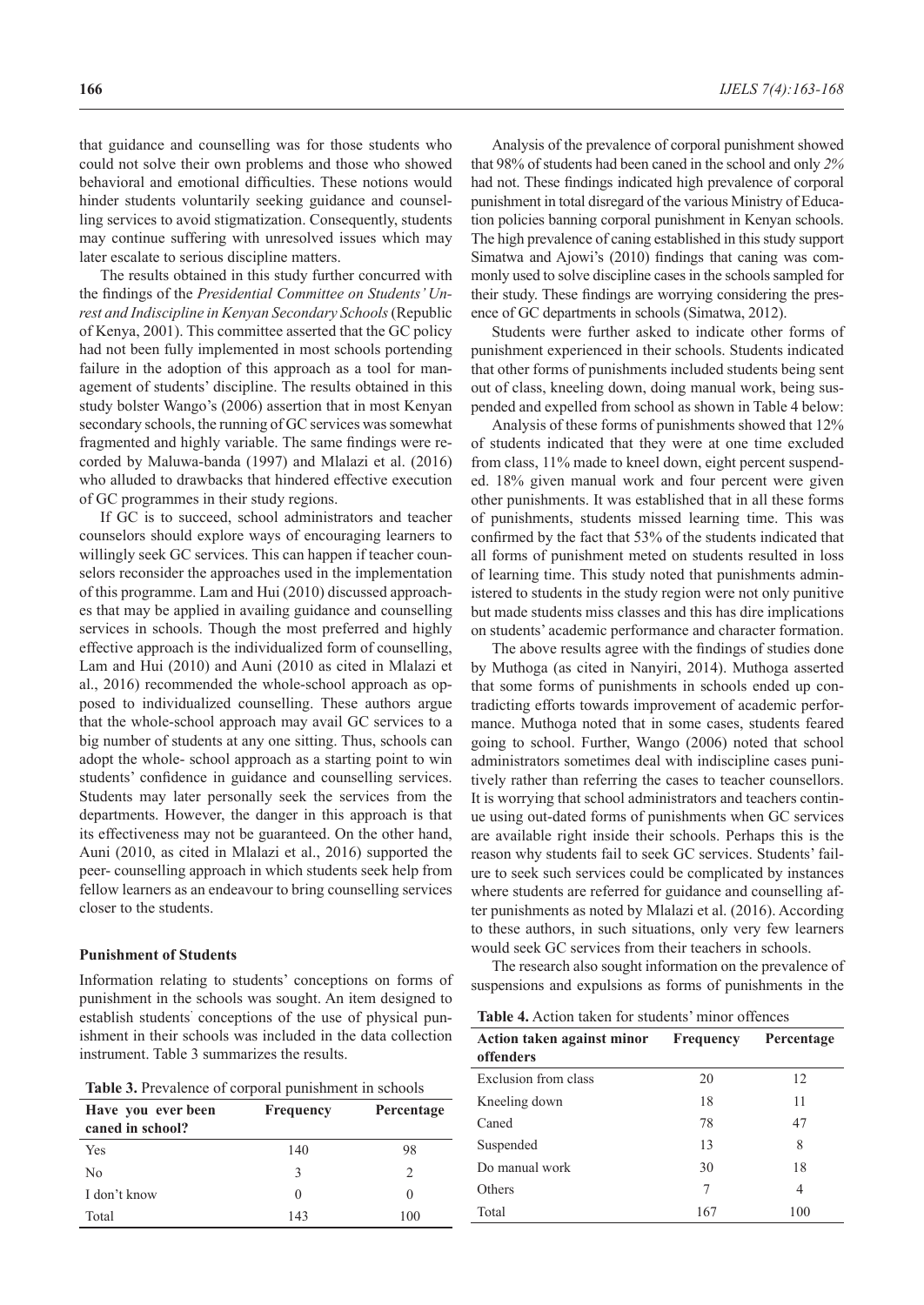sampled schools. Results showed that 69% of the students indicated that students were suspended when they committed major offences while 28% indicated that students are expelled. This analysis shows that suspensions and expulsions were prevalent in schools. These findings confirm Nanyiri's (2014) argument that some forms of punishments in schools ended up contradicting efforts directed towards improvement of academic performance. It is worth noting that discipline procedures applied in some of the Kenyan schools may work against the government's efforts not only to improve the student retention rates but also realization of one hundred per cent student transition from primary to secondary schools. If Kenya is to become a globally competitive country offering high quality life to its citizenry as envisaged by *Kenya Vision 2030* development blueprint, guidance and counselling ought to be fully embraced as a discipline management strategy in Kenyan schools. Punishments that lead to learners missing learning opportunities should be discouraged.

## **CONCLUSIONS**

This study concluded that though guidance and counselling departments are present in most of the sampled schools and learners are aware of their existence, less than half of students sought services from those departments. It was also concluded that guidance and counselling has not fully been adopted as an approach to manage discipline in the schools. This is confirmed by the fact that corporal punishment and other inhuman forms of punishment still thrived in schools, contrary to the Ministry of Education policy guidelines. Lastly, most punishments meted out on students in secondary schools in Kirinyaga County resulted in students missing learning time.

This study makes a number of recommendations. Firstly, the study recommends that secondary schools in Kenya should sensitize students on the services offered by GC departments and also improve the capacity of GC teachers through training and provision of the necessary resources. Secondly, the study recommends that schools should handle students' discipline issues professionally and adhere to the government policy that banned of corporal punishment. Lastly, the Ministry of Education, school Boards of Management (BOMs) and principals should enforce this regulation and sanction those teachers who contravene the ban on corporal punishment.

Since this study looked at students' conceptions of the role of GC in discipline management in schools, studies should be conducted to establish disparities in discipline issues between day and boarding schools. Further, studies may be conducted to establish the relationship between qualifications of GC teachers and the effectiveness of GC services in their schools.

#### **REFERENCES**

Ajowi, J. O., & Simatwa, E.M. (2010).The Role Of Guidance And Counselling In Promoting Student Discipline In Secondary Schools In Kenya: A case study of Kisumu district. *Educational Research and Reviews, 5*, 263- 272.

- Bandura, A. (1982), Self-efficacy mechanism in human agency, *American Psychologist, 37 (*2), 22-147,
- Ebochuku,E.O(2008). Assessment of the quality of guidance and counseling services to students' adjustments in secondary schools in Edu State of Nigeria. *Research journal of international studies, 8,* 42-50.
- Khansa,R.(2015).Teachers Perceptions Towards School Counselors In Selected Schools In Lebanon. *Precedia-Social and behavioral sciences, 185,*381-387*.*
- Gudyanga, E., Wadesango, N., Manzira, L. R., & Gudyanga,A. (2015). Implementation of guidance and counselling in secondary schools in Chinhoyi urban. *International Journal of Educational Sciences, 11*(1), 41-49.
- Kamore, S. K. & Tiego, P. M. (2015). What hinders guidance and counselling effectiveness in enhancing discipline in high schools in Murang'a County, Kenya? *International Journal of Science and Research, 4,* 81-387.
- Kindiki, J.N. (2009). Effectiveness of communication on discipline in secondary schools in Kenya, *Educational Research and Review, 4,* 252-259.
- Kok, J.K., Low, S.K. & Cheah P.K. (2012). The provision of counselling services in secondary schools in Kenya. *International Journal of Research in Management\* 2, 120-139,
- Lam, S.K.Y. & Hui, E.K.P. (2010). Factors affecting the involvement of teachers in guidance and counselling as a whole-school approach. *British Journal of Guidance and Counselling, 38*(2), 219-234.
- Maluwa-banda, D.W. (1997). School counselors' perceptions of a guidance and counselling programme in Malawi's secondary schools, *British Journal of Guidance and Counselling, 26*(2), 19-32.
- Mlalazi, L., Rembe, S., & Shumba, J. (2016). Implementation of guidance and counselling as a positive discipline management strategy in Bulawayo Metropolitan Province secondary schools. *Journal of Social Sciences*, *47*(3), 191-205,
- Nanyiri, K. (2014), *Influence of discipline management on students' academic performance in private schools in Mbale Municipality, Mbale District* (Unpublished Master's Dissertation). *Islamic University, Uganda,*
- Nelson, M. F. (2002). *A qualitative study of effective school discipline practices: Perceptions of administrators, tenured teachers, and parents of twenty schools* (Unpublished Doctor of Education dissertation). East Tennessee University, Tennessee, USA,
- Ngumi, O. W. (2013). *Assessment of the level of training and resource needs of secondary school guidance and counselors in Nakuru Municipality, Kenya* (Unpublished Master's Dissertation). Egerton University, Kenya,
- Okumbe. T. (1998), *Educational management: Theory and practice*, Nairobi: Nairobi University Press,
- Peterson, S. M. O. T., Laajala O. T., & Lehtela, P. L. (2017), *Counselor teachers' conceptions of online counselling in Scotland and Finland* [Retrieved from https://www,tandfonline.com/doi/abs/10,1080/03069885,2017.
- Republic of Kenya (2001), *Report of the task force on student discipline and unrest in secondary schools,* Nairobi: Government Printer,